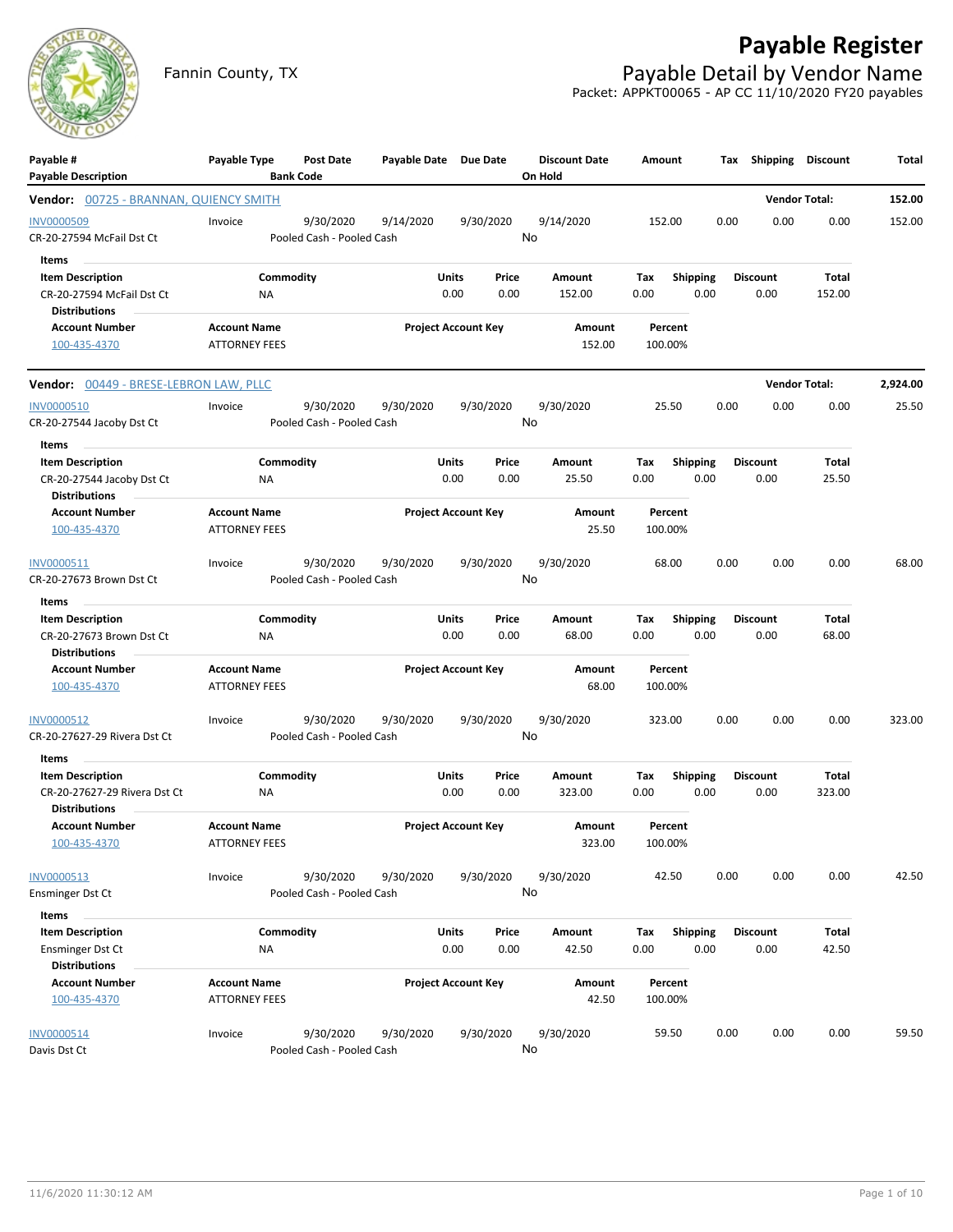**Payable Register Packet: APPKT00065 - AP CC 11/10/2020 FY20 payables**

| Payable #                                              | Payable Type                                | Post Date                              | Payable Date Due Date |                                | <b>Discount Date</b> | Amount             |                         | Tax Shipping            | <b>Discount</b> | Total  |
|--------------------------------------------------------|---------------------------------------------|----------------------------------------|-----------------------|--------------------------------|----------------------|--------------------|-------------------------|-------------------------|-----------------|--------|
| <b>Payable Description</b><br>Items                    |                                             | <b>Bank Code</b>                       |                       |                                | On Hold              |                    |                         |                         |                 |        |
| <b>Item Description</b>                                |                                             | Commodity                              |                       | Price<br>Units                 | Amount               | Tax                | Shipping                | <b>Discount</b>         | Total           |        |
| Davis Dst Ct<br><b>Distributions</b>                   | <b>NA</b>                                   |                                        |                       | 0.00<br>0.00                   | 59.50                | 0.00               | 0.00                    | 0.00                    | 59.50           |        |
| <b>Account Number</b>                                  | <b>Account Name</b>                         |                                        |                       | <b>Project Account Key</b>     | Amount               | Percent            |                         |                         |                 |        |
| 100-435-4370                                           | <b>ATTORNEY FEES</b>                        |                                        |                       |                                | 59.50                | 100.00%            |                         |                         |                 |        |
| <b>INV0000515</b>                                      | Invoice                                     | 9/30/2020                              | 9/30/2020             | 9/30/2020                      | 9/30/2020<br>No      | 85.00              |                         | 0.00<br>0.00            | 0.00            | 85.00  |
| Boyd Dst Ct                                            |                                             | Pooled Cash - Pooled Cash              |                       |                                |                      |                    |                         |                         |                 |        |
| Items                                                  |                                             |                                        |                       |                                |                      |                    |                         |                         |                 |        |
| <b>Item Description</b>                                |                                             | Commodity                              |                       | Units<br>Price                 | Amount               | Tax                | <b>Shipping</b>         | <b>Discount</b>         | Total           |        |
| Boyd Dst Ct                                            | ΝA                                          |                                        |                       | 0.00<br>0.00                   | 85.00                | 0.00               | 0.00                    | 0.00                    | 85.00           |        |
| <b>Distributions</b>                                   |                                             |                                        |                       |                                |                      |                    |                         |                         |                 |        |
| <b>Account Number</b>                                  | <b>Account Name</b>                         |                                        |                       | <b>Project Account Key</b>     | Amount               | Percent            |                         |                         |                 |        |
| 100-435-4370                                           | <b>ATTORNEY FEES</b>                        |                                        |                       |                                | 85.00                | 100.00%            |                         |                         |                 |        |
| INV0000516                                             | Invoice                                     | 9/30/2020                              | 9/30/2020             | 9/30/2020                      | 9/30/2020            | 93.50              |                         | 0.00<br>0.00            | 0.00            | 93.50  |
| CR-20-27374 Price Dst Ct<br>Items                      |                                             | Pooled Cash - Pooled Cash              |                       |                                | No                   |                    |                         |                         |                 |        |
| <b>Item Description</b>                                |                                             | Commodity                              |                       | Units<br>Price                 | Amount               | Tax                | <b>Shipping</b>         | <b>Discount</b>         | Total           |        |
| CR-20-27374 Price Dst Ct<br><b>Distributions</b>       | <b>NA</b>                                   |                                        |                       | 0.00<br>0.00                   | 93.50                | 0.00               | 0.00                    | 0.00                    | 93.50           |        |
| <b>Account Number</b>                                  | <b>Account Name</b>                         |                                        |                       | <b>Project Account Key</b>     | <b>Amount</b>        | Percent            |                         |                         |                 |        |
| 100-435-4370                                           | <b>ATTORNEY FEES</b>                        |                                        |                       |                                | 93.50                | 100.00%            |                         |                         |                 |        |
| <b>INV0000528</b>                                      | Invoice                                     | 9/30/2020                              | 9/30/2020             | 9/30/2020                      | 9/30/2020<br>No      | 17.00              |                         | 0.00<br>0.00            | 0.00            | 17.00  |
| CR-19-26919 Carver Dst Ct                              |                                             | Pooled Cash - Pooled Cash              |                       |                                |                      |                    |                         |                         |                 |        |
| Items<br><b>Item Description</b>                       |                                             | Commodity                              |                       | Units                          |                      |                    |                         | <b>Discount</b>         | Total           |        |
|                                                        |                                             |                                        |                       | Price<br>0.00<br>0.00          | Amount<br>17.00      | Tax<br>0.00        | <b>Shipping</b><br>0.00 | 0.00                    | 17.00           |        |
| CR-19-26919 Carver Dst Ct<br><b>Distributions</b>      | ΝA                                          |                                        |                       |                                |                      |                    |                         |                         |                 |        |
| <b>Account Number</b>                                  | <b>Account Name</b>                         |                                        |                       | <b>Project Account Key</b>     | Amount               | Percent            |                         |                         |                 |        |
| 100-435-4370                                           | <b>ATTORNEY FEES</b>                        |                                        |                       |                                | 17.00                | 100.00%            |                         |                         |                 |        |
| INV0000529<br>CR-19-27228-33 Allen Dst Ct              | Invoice                                     | 9/30/2020<br>Pooled Cash - Pooled Cash | 9/30/2020             | 9/30/2020                      | 9/30/2020<br>No      | 493.00             |                         | 0.00<br>0.00            | 0.00            | 493.00 |
| Items                                                  |                                             |                                        |                       |                                |                      |                    |                         |                         |                 |        |
| <b>Item Description</b><br>CR-19-27228-33 Allen Dst Ct | <b>NA</b>                                   | Commodity                              |                       | Units<br>Price<br>0.00<br>0.00 | Amount<br>493.00     | Tax<br>0.00        | <b>Shipping</b><br>0.00 | <b>Discount</b><br>0.00 | Total<br>493.00 |        |
| <b>Distributions</b><br><b>Account Number</b>          |                                             |                                        |                       |                                |                      |                    |                         |                         |                 |        |
| 100-435-4370                                           | <b>Account Name</b><br><b>ATTORNEY FEES</b> |                                        |                       | <b>Project Account Key</b>     | Amount<br>493.00     | Percent<br>100.00% |                         |                         |                 |        |
| <b>INV0000530</b>                                      | Invoice                                     | 9/30/2020                              | 9/30/2020             | 9/30/2020                      | 9/30/2020            | 416.50             |                         | 0.00<br>0.00            | 0.00            | 416.50 |
| CR-20-27485-87 Clark Dst Ct                            |                                             | Pooled Cash - Pooled Cash              |                       |                                | No                   |                    |                         |                         |                 |        |
| Items                                                  |                                             |                                        |                       |                                |                      |                    |                         |                         |                 |        |
| <b>Item Description</b>                                |                                             | Commodity                              |                       | Units<br>Price                 | Amount               | Тах                | Shipping                | <b>Discount</b>         | Total           |        |
| CR-20-27485-87 Clark Dst Ct<br><b>Distributions</b>    | ΝA                                          |                                        |                       | 0.00<br>0.00                   | 416.50               | 0.00               | 0.00                    | 0.00                    | 416.50          |        |
| <b>Account Number</b>                                  | <b>Account Name</b>                         |                                        |                       | <b>Project Account Key</b>     | Amount               | Percent            |                         |                         |                 |        |
| 100-435-4370                                           | <b>ATTORNEY FEES</b>                        |                                        |                       |                                | 416.50               | 100.00%            |                         |                         |                 |        |
| INV0000531<br>CR-20-27406 Monday Dst Ct                | Invoice                                     | 9/30/2020<br>Pooled Cash - Pooled Cash | 9/30/2020             | 9/30/2020                      | 9/30/2020<br>No      | 85.00              |                         | 0.00<br>0.00            | 0.00            | 85.00  |
| Items                                                  |                                             |                                        |                       |                                |                      |                    |                         |                         |                 |        |
| <b>Item Description</b>                                |                                             | Commodity                              |                       | Units<br>Price                 | Amount               | Tax                | <b>Shipping</b>         | <b>Discount</b>         | Total           |        |
| CR-20-27406 Monday Dst Ct<br><b>Distributions</b>      | ΝA                                          |                                        |                       | 0.00<br>0.00                   | 85.00                | 0.00               | 0.00                    | 0.00                    | 85.00           |        |
| <b>Account Number</b>                                  | <b>Account Name</b>                         |                                        |                       | <b>Project Account Key</b>     | Amount               | Percent            |                         |                         |                 |        |
| 100-435-4370                                           | <b>ATTORNEY FEES</b>                        |                                        |                       |                                | 85.00                | 100.00%            |                         |                         |                 |        |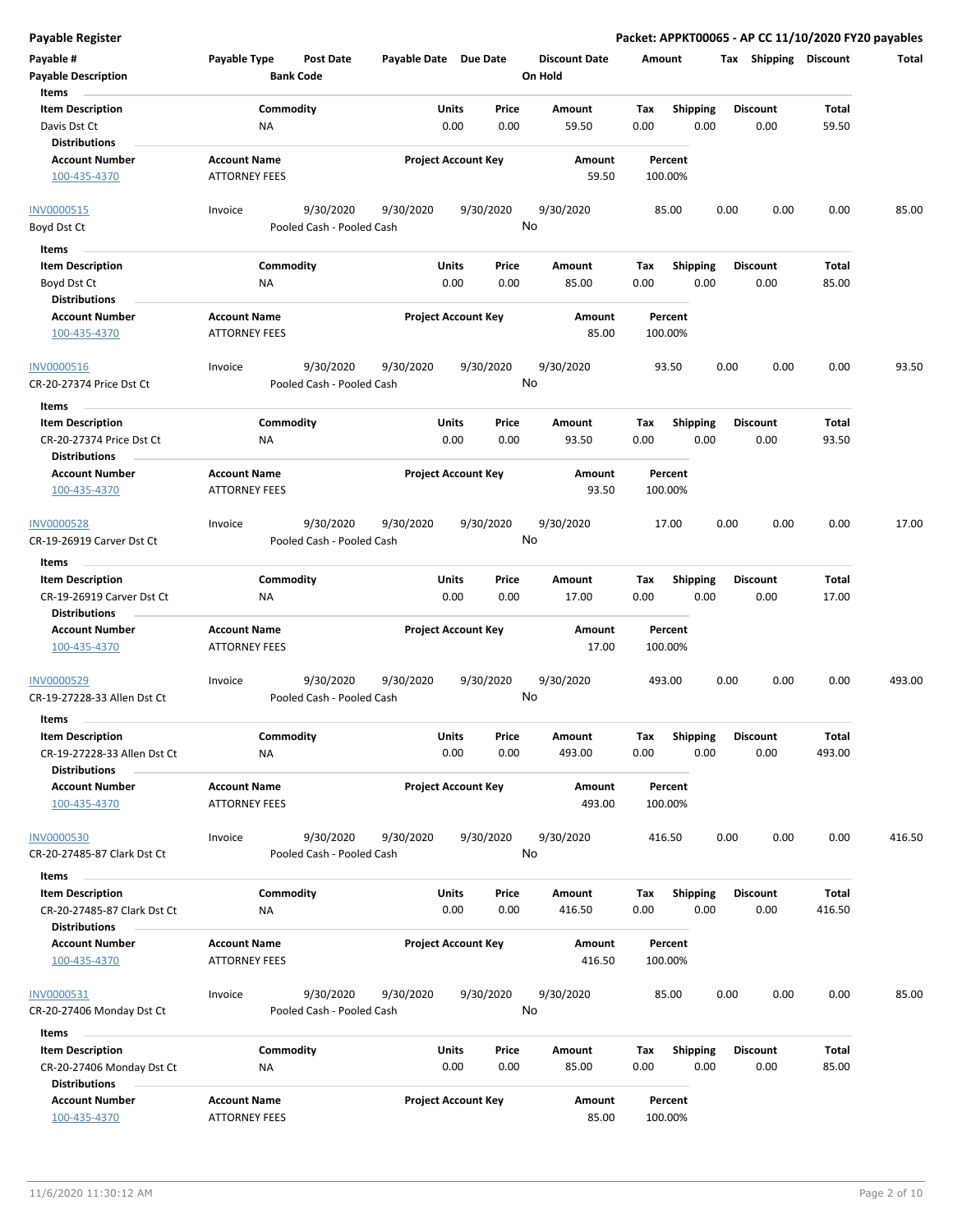| Payable Register                                                               |                                             |                                        |              |                            |                                 |                    |                         |                         | Packet: APPKT00065 - AP CC 11/10/2020 FY20 payables |          |
|--------------------------------------------------------------------------------|---------------------------------------------|----------------------------------------|--------------|----------------------------|---------------------------------|--------------------|-------------------------|-------------------------|-----------------------------------------------------|----------|
| Payable #<br><b>Payable Description</b>                                        | Payable Type                                | Post Date<br><b>Bank Code</b>          | Payable Date | <b>Due Date</b>            | <b>Discount Date</b><br>On Hold | Amount             |                         | Tax Shipping Discount   |                                                     | Total    |
| <b>INV0000532</b><br>CR-20-27339 Norfleet Dst Ct                               | Invoice                                     | 9/30/2020<br>Pooled Cash - Pooled Cash | 9/30/2020    | 9/30/2020                  | 9/30/2020<br>No                 | 1,173.00           |                         | 0.00<br>0.00            | 0.00                                                | 1,173.00 |
| <b>Items</b>                                                                   |                                             |                                        |              |                            |                                 |                    |                         |                         |                                                     |          |
| <b>Item Description</b><br>CR-20-27339 Norfleet Dst Ct<br><b>Distributions</b> |                                             | Commodity<br>ΝA                        | Units        | Price<br>0.00<br>0.00      | Amount<br>1,173.00              | Tax<br>0.00        | <b>Shipping</b><br>0.00 | <b>Discount</b><br>0.00 | Total<br>1,173.00                                   |          |
| <b>Account Number</b>                                                          | <b>Account Name</b>                         |                                        |              | <b>Project Account Key</b> |                                 | Percent            |                         |                         |                                                     |          |
| 100-435-4370                                                                   | <b>ATTORNEY FEES</b>                        |                                        |              |                            | Amount<br>1,173.00              | 100.00%            |                         |                         |                                                     |          |
| <b>INV0000533</b>                                                              | Invoice                                     | 9/30/2020                              | 9/30/2020    | 9/30/2020                  | 9/30/2020                       | 42.50              |                         | 0.00<br>0.00            | 0.00                                                | 42.50    |
| CR-20-27731-32 Otis Dst Ct                                                     |                                             | Pooled Cash - Pooled Cash              |              |                            | No                              |                    |                         |                         |                                                     |          |
| Items                                                                          |                                             |                                        |              |                            |                                 |                    |                         |                         |                                                     |          |
| <b>Item Description</b>                                                        |                                             | Commodity                              | Units        | Price                      | Amount                          | Tax                | <b>Shipping</b>         | <b>Discount</b>         | Total                                               |          |
| CR-20-27731-32 Otis Dst Ct<br><b>Distributions</b>                             |                                             | NA                                     |              | 0.00<br>0.00               | 42.50                           | 0.00               | 0.00                    | 0.00                    | 42.50                                               |          |
| <b>Account Number</b><br>100-435-4370                                          | <b>Account Name</b><br><b>ATTORNEY FEES</b> |                                        |              | <b>Project Account Key</b> | Amount<br>42.50                 | Percent<br>100.00% |                         |                         |                                                     |          |
| Vendor: 00548 - DAILEY, JEFFREY                                                |                                             |                                        |              |                            |                                 |                    |                         |                         | <b>Vendor Total:</b>                                | 3,895.00 |
| <b>INV0000517</b>                                                              | Invoice                                     | 9/30/2020                              | 9/30/2020    | 9/30/2020                  | 9/30/2020                       | 285.00             |                         | 0.00<br>0.00            | 0.00                                                | 285.00   |
| CR-20-27600 Ned Dst Ct<br>Items                                                |                                             | Pooled Cash - Pooled Cash              |              |                            | No                              |                    |                         |                         |                                                     |          |
| <b>Item Description</b>                                                        |                                             | Commodity                              | Units        | Price                      | Amount                          | Tax                | <b>Shipping</b>         | <b>Discount</b>         | Total                                               |          |
| CR-20-27600 Ned Dst Ct<br><b>Distributions</b>                                 |                                             | ΝA                                     |              | 0.00<br>0.00               | 285.00                          | 0.00               | 0.00                    | 0.00                    | 285.00                                              |          |
| <b>Account Number</b>                                                          | <b>Account Name</b>                         |                                        |              | <b>Project Account Key</b> | Amount                          | Percent            |                         |                         |                                                     |          |
| 100-435-4370                                                                   | <b>ATTORNEY FEES</b>                        |                                        |              |                            | 285.00                          | 100.00%            |                         |                         |                                                     |          |
| INV0000518                                                                     | Invoice                                     | 9/30/2020                              | 9/30/2020    | 9/30/2020                  | 9/30/2020<br>No                 | 275.50             |                         | 0.00<br>0.00            | 0.00                                                | 275.50   |
| Barnes Dst Ct                                                                  |                                             | Pooled Cash - Pooled Cash              |              |                            |                                 |                    |                         |                         |                                                     |          |
| Items                                                                          |                                             |                                        |              |                            |                                 |                    |                         |                         |                                                     |          |
| <b>Item Description</b>                                                        |                                             | Commodity                              | Units        | Price                      | Amount                          | Tax                | <b>Shipping</b>         | <b>Discount</b>         | Total                                               |          |
| Barnes Dst Ct<br><b>Distributions</b>                                          |                                             | NA                                     |              | 0.00<br>0.00               | 275.50                          | 0.00               | 0.00                    | 0.00                    | 275.50                                              |          |
| <b>Account Number</b><br>100-435-4370                                          | <b>Account Name</b><br><b>ATTORNEY FEES</b> |                                        |              | <b>Project Account Key</b> | Amount<br>275.50                | Percent<br>100.00% |                         |                         |                                                     |          |
| INV0000519<br>CR-20-27638 Stephens Dst Ct                                      | Invoice                                     | 9/30/2020<br>Pooled Cash - Pooled Cash | 9/30/2020    | 9/30/2020                  | 9/30/2020<br>No                 | 285.00             |                         | 0.00<br>0.00            | 0.00                                                | 285.00   |
|                                                                                |                                             |                                        |              |                            |                                 |                    |                         |                         |                                                     |          |
| Items                                                                          |                                             |                                        |              |                            |                                 |                    |                         |                         |                                                     |          |
| <b>Item Description</b><br>CR-20-27638 Stephens Dst Ct<br><b>Distributions</b> |                                             | Commodity<br>ΝA                        | Units        | Price<br>0.00<br>0.00      | Amount<br>285.00                | Тах<br>0.00        | Shipping<br>0.00        | <b>Discount</b><br>0.00 | Total<br>285.00                                     |          |
| <b>Account Number</b>                                                          | <b>Account Name</b>                         |                                        |              | <b>Project Account Key</b> | Amount                          | Percent            |                         |                         |                                                     |          |
| 100-435-4370                                                                   | <b>ATTORNEY FEES</b>                        |                                        |              |                            | 285.00                          | 100.00%            |                         |                         |                                                     |          |
| <b>INV0000520</b>                                                              | Invoice                                     | 9/30/2020                              | 9/30/2020    | 9/30/2020                  | 9/30/2020                       | 1,016.50           |                         | 0.00<br>0.00            | 0.00                                                | 1,016.50 |
| CR-20-27475 Dobbins Dst Ct                                                     |                                             | Pooled Cash - Pooled Cash              |              |                            | No                              |                    |                         |                         |                                                     |          |
| Items                                                                          |                                             |                                        |              |                            |                                 |                    |                         |                         |                                                     |          |
| <b>Item Description</b><br>CR-20-27475 Dobbins Dst Ct                          |                                             | Commodity<br>ΝA                        | <b>Units</b> | Price<br>0.00<br>0.00      | Amount<br>1,016.50              | Tax<br>0.00        | <b>Shipping</b><br>0.00 | <b>Discount</b><br>0.00 | Total<br>1,016.50                                   |          |
| <b>Distributions</b>                                                           |                                             |                                        |              |                            |                                 |                    |                         |                         |                                                     |          |
| <b>Account Number</b><br>100-435-4370                                          | <b>Account Name</b><br><b>ATTORNEY FEES</b> |                                        |              | <b>Project Account Key</b> | Amount<br>1,016.50              | Percent<br>100.00% |                         |                         |                                                     |          |
| <b>INV0000534</b><br>CR-19-26960 Bishop Dst Ct                                 | Invoice                                     | 9/30/2020<br>Pooled Cash - Pooled Cash | 9/30/2020    | 9/30/2020                  | 9/30/2020<br>No                 | 712.50             |                         | 0.00<br>0.00            | 0.00                                                | 712.50   |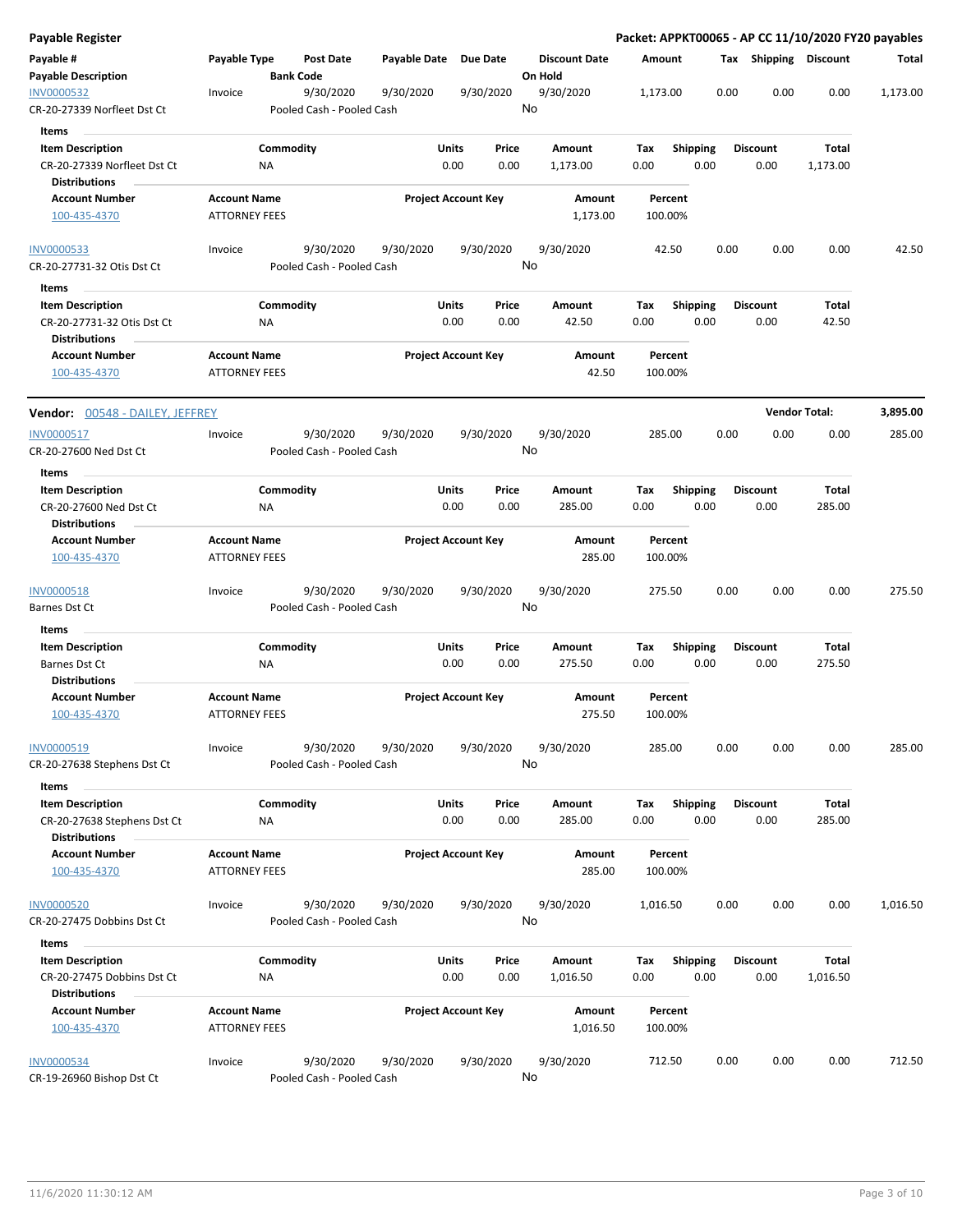| Payable #                                            | Payable Type          | <b>Post Date</b>          | Payable Date Due Date |                            |       | <b>Discount Date</b> | Amount   |                 | Tax  | Shipping        | <b>Discount</b>      | Total    |
|------------------------------------------------------|-----------------------|---------------------------|-----------------------|----------------------------|-------|----------------------|----------|-----------------|------|-----------------|----------------------|----------|
| <b>Payable Description</b>                           |                       | <b>Bank Code</b>          |                       |                            |       | On Hold              |          |                 |      |                 |                      |          |
| Items                                                |                       |                           |                       |                            |       |                      |          |                 |      |                 |                      |          |
| <b>Item Description</b>                              |                       | Commodity                 |                       | <b>Units</b>               | Price | Amount               | Tax      | <b>Shipping</b> |      | <b>Discount</b> | Total                |          |
| CR-19-26960 Bishop Dst Ct<br><b>Distributions</b>    | ΝA                    |                           |                       | 0.00                       | 0.00  | 712.50               | 0.00     | 0.00            |      | 0.00            | 712.50               |          |
| <b>Account Number</b>                                | <b>Account Name</b>   |                           |                       | <b>Project Account Key</b> |       | Amount               |          | Percent         |      |                 |                      |          |
| 100-435-4370                                         | <b>ATTORNEY FEES</b>  |                           |                       |                            |       | 712.50               |          | 100.00%         |      |                 |                      |          |
| <b>INV0000535</b>                                    | Invoice               | 9/30/2020                 | 9/30/2020             | 9/30/2020                  |       | 9/30/2020            |          | 418.00          | 0.00 | 0.00            | 0.00                 | 418.00   |
| CR-20-27663 Rodriguez Dst Ct                         |                       | Pooled Cash - Pooled Cash |                       |                            |       | No                   |          |                 |      |                 |                      |          |
| Items                                                |                       |                           |                       |                            |       |                      |          |                 |      |                 |                      |          |
| <b>Item Description</b>                              |                       | Commodity                 |                       | Units                      | Price | Amount               | Tax      | <b>Shipping</b> |      | <b>Discount</b> | Total                |          |
| CR-20-27663 Rodriguez Dst Ct<br><b>Distributions</b> | ΝA                    |                           |                       | 0.00                       | 0.00  | 418.00               | 0.00     | 0.00            |      | 0.00            | 418.00               |          |
| <b>Account Number</b>                                | <b>Account Name</b>   |                           |                       | <b>Project Account Key</b> |       | Amount               |          | Percent         |      |                 |                      |          |
| 100-435-4370                                         | <b>ATTORNEY FEES</b>  |                           |                       |                            |       | 418.00               |          | 100.00%         |      |                 |                      |          |
| <b>INV0000536</b>                                    | Invoice               | 9/30/2020                 | 9/30/2020             | 9/30/2020                  |       | 9/30/2020            |          | 902.50          | 0.00 | 0.00            | 0.00                 | 902.50   |
| CR-20-27619 Rios Dst Ct                              |                       | Pooled Cash - Pooled Cash |                       |                            |       | No                   |          |                 |      |                 |                      |          |
| Items                                                |                       |                           |                       |                            |       |                      |          |                 |      |                 |                      |          |
| <b>Item Description</b>                              |                       | Commodity                 |                       | Units                      | Price | Amount               | Tax      | <b>Shipping</b> |      | <b>Discount</b> | Total                |          |
| CR-20-27619 Rios Dst Ct                              | NA                    |                           |                       | 0.00                       | 0.00  | 902.50               | 0.00     | 0.00            |      | 0.00            | 902.50               |          |
| <b>Distributions</b>                                 |                       |                           |                       |                            |       |                      |          |                 |      |                 |                      |          |
| <b>Account Number</b>                                | <b>Account Name</b>   |                           |                       | <b>Project Account Key</b> |       | Amount               |          | Percent         |      |                 |                      |          |
| 100-435-4370                                         | <b>ATTORNEY FEES</b>  |                           |                       |                            |       | 902.50               |          | 100.00%         |      |                 |                      |          |
| Vendor: 00357 - DATA PRESERVATION, LLC               |                       |                           |                       |                            |       |                      |          |                 |      |                 | <b>Vendor Total:</b> | 4,288.00 |
| 3564                                                 | Invoice               | 9/30/2020                 | 9/30/2020             | 9/30/2020                  |       | 9/30/2020            | 4,288.00 |                 | 0.00 | 0.00            | 0.00                 | 4,288.00 |
| Sept 2020 Land & Vitals                              |                       | Pooled Cash - Pooled Cash |                       |                            |       | No                   |          |                 |      |                 |                      |          |
| Items                                                |                       |                           |                       |                            |       |                      |          |                 |      |                 |                      |          |
| <b>Item Description</b>                              |                       | Commodity                 |                       | <b>Units</b>               | Price | Amount               | Tax      | <b>Shipping</b> |      | <b>Discount</b> | Total                |          |
| Sept 2020 Land & Vitals                              | <b>NA</b>             |                           |                       | 0.00                       | 0.00  | 4,288.00             | 0.00     | 0.00            |      | 0.00            | 4,288.00             |          |
| <b>Distributions</b>                                 |                       |                           |                       |                            |       |                      |          |                 |      |                 |                      |          |
| <b>Account Number</b>                                | <b>Account Name</b>   |                           |                       | <b>Project Account Key</b> |       | Amount               |          | Percent         |      |                 |                      |          |
| 121-402-3120                                         | <b>IMAGING SYSTEM</b> |                           |                       |                            |       | 4,288.00             |          | 100.00%         |      |                 |                      |          |
| Vendor: 00215 - FIRST UNITED METHODIST CHURCH        |                       |                           |                       |                            |       |                      |          |                 |      |                 | <b>Vendor Total:</b> | 779.11   |
| <u>48</u>                                            | Invoice               | 9/30/2020                 | 11/3/2020             | 11/3/2020                  |       | 11/3/2020            |          | 779.11          | 0.00 | 0.00            | 0.00                 | 779.11   |
| September 2020 utilities 200 W 8th                   |                       | Pooled Cash - Pooled Cash |                       |                            |       | No                   |          |                 |      |                 |                      |          |
| Items                                                |                       |                           |                       |                            |       |                      |          |                 |      |                 |                      |          |
| <b>Item Description</b>                              |                       | Commodity                 |                       | <b>Units</b>               | Price | Amount               | Tax      | <b>Shipping</b> |      | <b>Discount</b> | Total                |          |
| September 2020 utilites 200 W 8th - gas              | ΝA                    |                           |                       | 0.00                       | 0.00  | 76.82                | 0.00     | 0.00            |      | 0.00            | 76.82                |          |
| <b>Distributions</b>                                 |                       |                           |                       |                            |       |                      |          |                 |      |                 |                      |          |
| <b>Account Number</b>                                | <b>Account Name</b>   |                           |                       | <b>Project Account Key</b> |       | Amount               |          | Percent         |      |                 |                      |          |
| 100-518-4410                                         | UTILITIES GAS         |                           |                       |                            |       | 76.82                |          | 100.00%         |      |                 |                      |          |
| Items                                                |                       |                           |                       |                            |       |                      |          |                 |      |                 |                      |          |
| <b>Item Description</b>                              |                       | Commodity                 |                       | <b>Units</b>               | Price | Amount               | Tax      | Shipping        |      | <b>Discount</b> | Total                |          |
| September 2020 utilites 200 W 8th - electr NA        |                       |                           |                       | 0.00                       | 0.00  | 531.30               | 0.00     | 0.00            |      | 0.00            | 531.30               |          |
| <b>Distributions</b>                                 |                       |                           |                       |                            |       |                      |          |                 |      |                 |                      |          |
| <b>Account Number</b>                                | <b>Account Name</b>   |                           |                       | <b>Project Account Key</b> |       | Amount               |          | Percent         |      |                 |                      |          |
| 100-518-4400                                         | UTILITIES ELECTRICITY |                           |                       |                            |       | 531.30               |          | 100.00%         |      |                 |                      |          |
| Items                                                |                       |                           |                       |                            |       |                      |          |                 |      |                 |                      |          |
| <b>Item Description</b>                              |                       | Commodity                 |                       | <b>Units</b>               | Price | Amount               | Tax      | <b>Shipping</b> |      | <b>Discount</b> | Total                |          |
| September 2020 utilites 200 W 8th - wate NA          |                       |                           |                       | 0.00                       | 0.00  | 103.00               | 0.00     | 0.00            |      | 0.00            | 103.00               |          |
| <b>Distributions</b>                                 |                       |                           |                       |                            |       |                      |          |                 |      |                 |                      |          |
| <b>Account Number</b>                                | <b>Account Name</b>   |                           |                       | <b>Project Account Key</b> |       | Amount               |          | Percent         |      |                 |                      |          |

100-518-4420 UTILITIES WATER 103.00 100.00%

**Payable Register Packet: APPKT00065 - AP CC 11/10/2020 FY20 payables**

11/6/2020 11:30:12 AM Page 4 of 10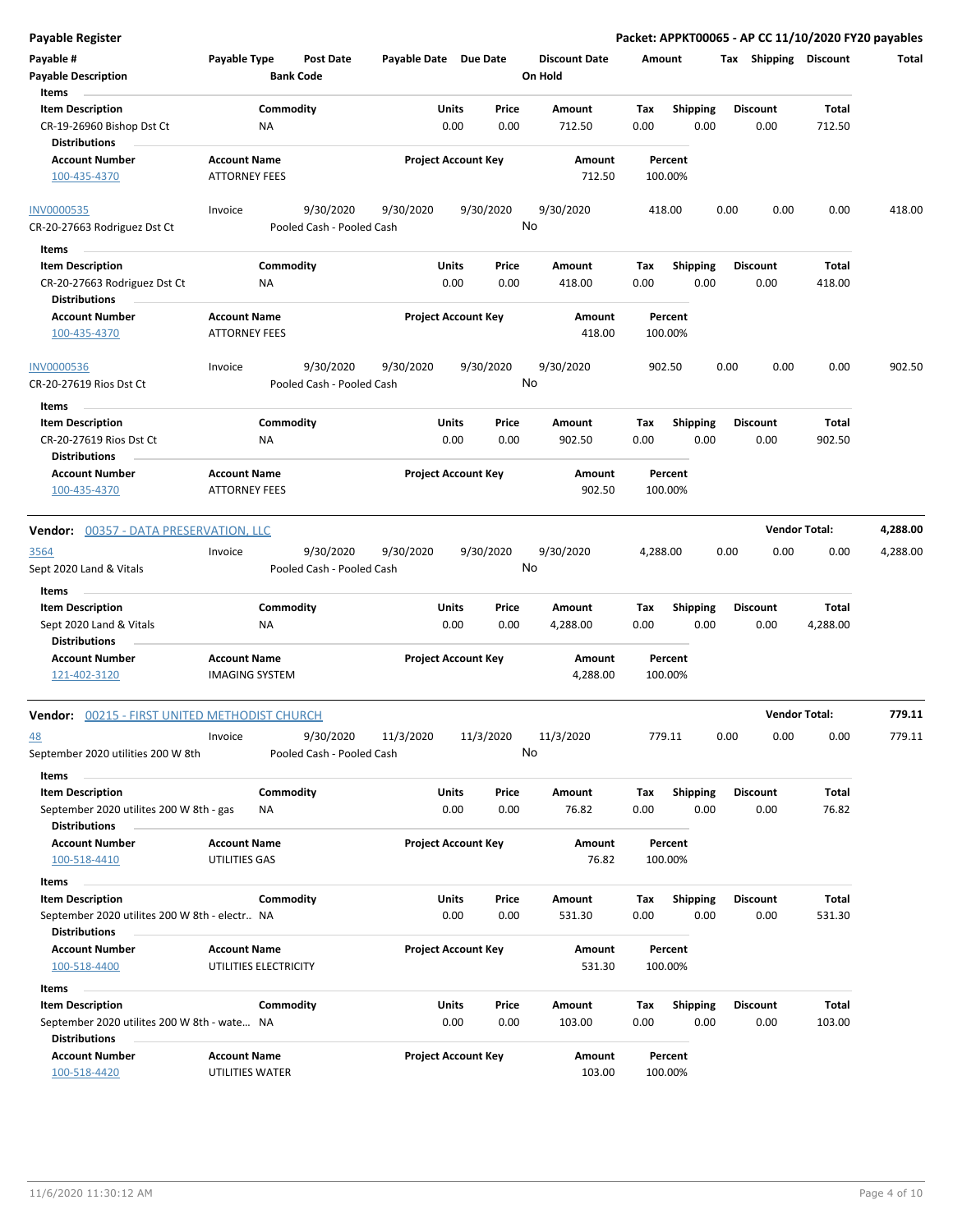| <b>Payable Register</b>                                                                       |                                                        |                        |                           |                       |                            |               |                                 |             |                         |      |                         | Packet: APPKT00065 - AP CC 11/10/2020 FY20 payables |          |
|-----------------------------------------------------------------------------------------------|--------------------------------------------------------|------------------------|---------------------------|-----------------------|----------------------------|---------------|---------------------------------|-------------|-------------------------|------|-------------------------|-----------------------------------------------------|----------|
| Payable #<br><b>Payable Description</b>                                                       | Payable Type                                           | <b>Bank Code</b>       | <b>Post Date</b>          | Payable Date Due Date |                            |               | <b>Discount Date</b><br>On Hold |             | Amount                  |      | Tax Shipping Discount   |                                                     | Total    |
| Items                                                                                         |                                                        |                        |                           |                       |                            |               |                                 |             |                         |      |                         |                                                     |          |
| <b>Item Description</b><br>September 2020 utilities 200 W 8th - trash<br><b>Distributions</b> |                                                        | Commodity<br>ΝA        |                           |                       | Units<br>0.00              | Price<br>0.00 | Amount<br>67.99                 | Tax<br>0.00 | <b>Shipping</b><br>0.00 |      | <b>Discount</b><br>0.00 | <b>Total</b><br>67.99                               |          |
| <b>Account Number</b><br>100-518-4430                                                         | <b>Account Name</b><br>TRASH PICKUP SERVICE            |                        |                           |                       | <b>Project Account Key</b> |               | Amount<br>67.99                 |             | Percent<br>100.00%      |      |                         |                                                     |          |
| <b>Vendor: 00067 - FRONTIER</b>                                                               |                                                        |                        |                           |                       |                            |               |                                 |             |                         |      |                         | <b>Vendor Total:</b>                                | 1.68     |
| <b>INV0000521</b>                                                                             | Invoice                                                |                        | 9/30/2020                 | 9/30/2020             |                            | 9/30/2020     | 9/30/2020                       |             | 1.68                    | 0.00 | 0.00                    | 0.00                                                | 1.68     |
| #903-965-7030-050400-5 Pct 1 final invoice                                                    |                                                        |                        | Pooled Cash - Pooled Cash |                       |                            |               | No                              |             |                         |      |                         |                                                     |          |
| Items                                                                                         |                                                        |                        |                           |                       |                            |               |                                 |             |                         |      |                         |                                                     |          |
| <b>Item Description</b>                                                                       |                                                        | Commodity              |                           |                       | Units                      | Price         | Amount                          | Tax         | <b>Shipping</b>         |      | <b>Discount</b>         | Total                                               |          |
| #903-965-7030-050400-5 Pct 1 final invoice NA<br><b>Distributions</b>                         |                                                        |                        |                           |                       | 0.00                       | 0.00          | 1.68                            | 0.00        | 0.00                    |      | 0.00                    | 1.68                                                |          |
| <b>Account Number</b><br>210-621-4200                                                         | <b>Account Name</b><br>UTILITY TELEPHONE               |                        |                           |                       | <b>Project Account Key</b> |               | Amount<br>1.68                  |             | Percent<br>100.00%      |      |                         |                                                     |          |
| <b>Vendor:</b> 00512 - GAYLON P. RIDDELS LAW FIRM, PC                                         |                                                        |                        |                           |                       |                            |               |                                 |             |                         |      |                         | <b>Vendor Total:</b>                                | 7,039.50 |
| <b>INV0000537</b>                                                                             | Invoice                                                |                        | 9/30/2020                 | 9/29/2020             |                            | 9/30/2020     | 9/29/2020                       | 6.139.85    |                         | 0.00 | 0.00                    | 0.00                                                | 6,139.85 |
| CR-20-27352 Capehart Dst Ct                                                                   |                                                        |                        | Pooled Cash - Pooled Cash |                       |                            |               | No                              |             |                         |      |                         |                                                     |          |
| Items                                                                                         |                                                        |                        |                           |                       |                            |               |                                 |             |                         |      |                         |                                                     |          |
| <b>Item Description</b>                                                                       |                                                        | Commodity              |                           |                       | Units                      | Price         | Amount                          | Tax         | <b>Shipping</b>         |      | <b>Discount</b>         | <b>Total</b>                                        |          |
| CR-20-27352 Capehart Dst Ct<br><b>Distributions</b>                                           |                                                        | ΝA                     |                           |                       | 0.00                       | 0.00          | 6,139.85                        | 0.00        | 0.00                    |      | 0.00                    | 6,139.85                                            |          |
| <b>Account Number</b>                                                                         | <b>Account Name</b>                                    |                        |                           |                       | <b>Project Account Key</b> |               | Amount                          |             | Percent                 |      |                         |                                                     |          |
| 100-435-4370                                                                                  | <b>ATTORNEY FEES</b>                                   |                        |                           |                       |                            |               | 6,139.85                        |             | 100.00%                 |      |                         |                                                     |          |
| <b>INV0000538</b>                                                                             | Invoice                                                |                        | 9/30/2020                 | 9/25/2020             |                            | 9/30/2020     | 9/25/2020                       |             | 899.65                  | 0.00 | 0.00                    | 0.00                                                | 899.65   |
| CR-20-27260-1 Lah Dst Ct                                                                      |                                                        |                        | Pooled Cash - Pooled Cash |                       |                            |               | No                              |             |                         |      |                         |                                                     |          |
| Items                                                                                         |                                                        |                        |                           |                       |                            |               |                                 |             |                         |      |                         |                                                     |          |
| <b>Item Description</b><br>CR-20-27260-1 Lah Dst Ct                                           |                                                        | Commodity<br><b>NA</b> |                           |                       | Units<br>0.00              | Price<br>0.00 | Amount<br>899.65                | Tax<br>0.00 | Shipping<br>0.00        |      | <b>Discount</b><br>0.00 | Total<br>899.65                                     |          |
| <b>Distributions</b><br><b>Account Number</b>                                                 | <b>Account Name</b>                                    |                        |                           |                       | <b>Project Account Key</b> |               | Amount                          |             | Percent                 |      |                         |                                                     |          |
| 100-435-4370                                                                                  | <b>ATTORNEY FEES</b>                                   |                        |                           |                       |                            |               | 899.65                          |             | 100.00%                 |      |                         |                                                     |          |
| Vendor: 00010 - HOLLAND, JORDAN PLLC                                                          |                                                        |                        |                           |                       |                            |               |                                 |             |                         |      |                         | <b>Vendor Total:</b>                                | 1,447.55 |
| <b>INV0000522</b>                                                                             | Invoice                                                |                        | 9/30/2020                 | 9/30/2020             |                            | 9/30/2020     | 9/30/2020                       |             | 614.55                  | 0.00 | 0.00                    | 0.00                                                | 614.55   |
| FA-20-44838 JT Dst Ct                                                                         |                                                        |                        | Pooled Cash - Pooled Cash |                       |                            |               | No                              |             |                         |      |                         |                                                     |          |
| Items                                                                                         |                                                        |                        |                           |                       |                            |               |                                 |             |                         |      |                         |                                                     |          |
| <b>Item Description</b>                                                                       |                                                        | Commodity              |                           |                       | Units                      | Price         | Amount                          | Tax         | <b>Shipping</b>         |      | <b>Discount</b>         | Total                                               |          |
| FA-20-44838 JT Dst Ct                                                                         |                                                        | NA                     |                           |                       | 0.00                       | 0.00          | 614.55                          | 0.00        | 0.00                    |      | 0.00                    | 614.55                                              |          |
| <b>Distributions</b>                                                                          |                                                        |                        |                           |                       |                            |               |                                 |             |                         |      |                         |                                                     |          |
| <b>Account Number</b><br>100-435-4360                                                         | <b>Account Name</b><br><b>ATTORNEY FEES- CPS CASES</b> |                        |                           |                       | <b>Project Account Key</b> |               | Amount<br>614.55                |             | Percent<br>100.00%      |      |                         |                                                     |          |
| <b>INV0000523</b>                                                                             | Invoice                                                |                        | 9/30/2020                 | 9/30/2020             |                            | 9/30/2020     | 9/30/2020                       |             | 170.00                  | 0.00 | 0.00                    | 0.00                                                | 170.00   |
| CR-20-27268 Dobrovolsky Dst Ct                                                                |                                                        |                        | Pooled Cash - Pooled Cash |                       |                            |               | No                              |             |                         |      |                         |                                                     |          |
| Items                                                                                         |                                                        |                        |                           |                       |                            |               |                                 |             |                         |      |                         |                                                     |          |
| <b>Item Description</b><br>CR-20-27268 Dobrovolsky Dst Ct                                     |                                                        | Commodity<br><b>NA</b> |                           |                       | Units<br>0.00              | Price<br>0.00 | Amount<br>170.00                | Tax<br>0.00 | <b>Shipping</b><br>0.00 |      | <b>Discount</b><br>0.00 | Total<br>170.00                                     |          |
| <b>Distributions</b>                                                                          |                                                        |                        |                           |                       |                            |               |                                 |             |                         |      |                         |                                                     |          |
| <b>Account Number</b><br>100-435-4370                                                         | <b>Account Name</b><br><b>ATTORNEY FEES</b>            |                        |                           |                       | <b>Project Account Key</b> |               | Amount<br>170.00                |             | Percent<br>100.00%      |      |                         |                                                     |          |
| <b>INV0000539</b>                                                                             | Invoice                                                |                        | 9/30/2020                 | 9/30/2020             |                            | 9/30/2020     | 9/30/2020                       |             | 663.00                  | 0.00 | 0.00                    | 0.00                                                | 663.00   |
| CR-19-27200 Little Dst Ct                                                                     |                                                        |                        | Pooled Cash - Pooled Cash |                       |                            |               | No                              |             |                         |      |                         |                                                     |          |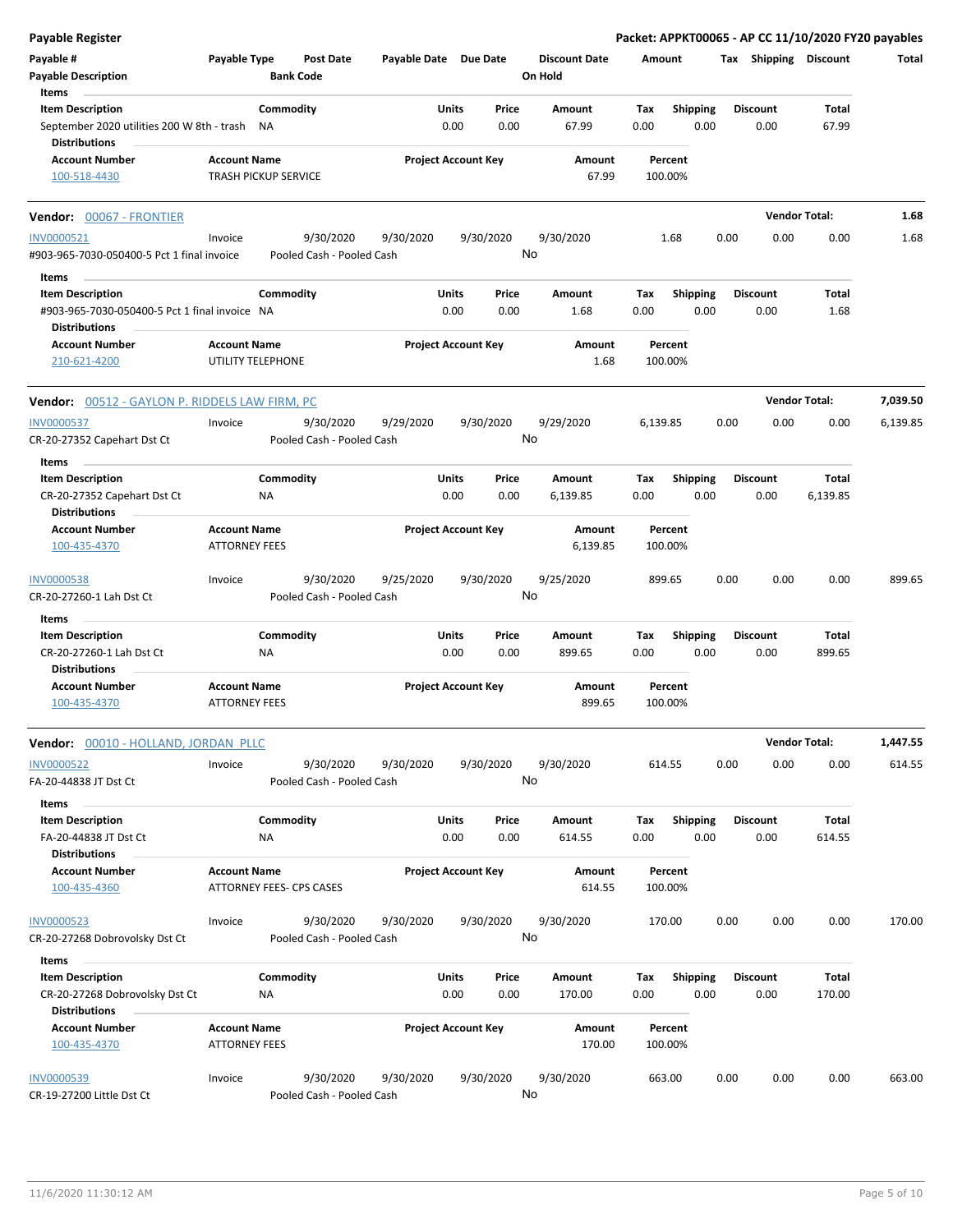| <b>Payable Register</b>                                                        |                                               |                                        |                       |                            |               |                                 |             |                         |      |                         |                        | Packet: APPKT00065 - AP CC 11/10/2020 FY20 payables |
|--------------------------------------------------------------------------------|-----------------------------------------------|----------------------------------------|-----------------------|----------------------------|---------------|---------------------------------|-------------|-------------------------|------|-------------------------|------------------------|-----------------------------------------------------|
| Payable #<br><b>Payable Description</b>                                        | Payable Type<br><b>Bank Code</b>              | <b>Post Date</b>                       | Payable Date Due Date |                            |               | <b>Discount Date</b><br>On Hold | Amount      |                         |      | Tax Shipping Discount   |                        | Total                                               |
| Items                                                                          |                                               |                                        |                       |                            |               |                                 |             |                         |      |                         |                        |                                                     |
| <b>Item Description</b><br>CR-19-27200 Little Dst Ct<br><b>Distributions</b>   | Commodity<br>NA                               |                                        |                       | Units<br>0.00              | Price<br>0.00 | Amount<br>663.00                | Tax<br>0.00 | Shipping<br>0.00        |      | <b>Discount</b><br>0.00 | <b>Total</b><br>663.00 |                                                     |
| <b>Account Number</b>                                                          | <b>Account Name</b>                           |                                        |                       | <b>Project Account Key</b> |               | Amount                          |             | Percent                 |      |                         |                        |                                                     |
| 100-435-4370                                                                   | <b>ATTORNEY FEES</b>                          |                                        |                       |                            |               | 663.00                          |             | 100.00%                 |      |                         |                        |                                                     |
| <b>Vendor:</b> 00337 - MIEARS, STEVEN R.                                       |                                               |                                        |                       |                            |               |                                 |             |                         |      |                         | <b>Vendor Total:</b>   | 600.00                                              |
| <b>INV0000524</b><br>J-2020-011 XB Dst Ct                                      | Invoice                                       | 9/30/2020<br>Pooled Cash - Pooled Cash | 9/28/2020             | 9/30/2020                  | No            | 9/28/2020                       |             | 600.00                  | 0.00 | 0.00                    | 0.00                   | 600.00                                              |
| Items                                                                          |                                               |                                        |                       |                            |               |                                 |             |                         |      |                         |                        |                                                     |
| <b>Item Description</b><br>J-2020-011 XB Dst Ct<br><b>Distributions</b>        | Commodity<br>ΝA                               |                                        |                       | Units<br>0.00              | Price<br>0.00 | Amount<br>600.00                | Tax<br>0.00 | <b>Shipping</b><br>0.00 |      | <b>Discount</b><br>0.00 | Total<br>600.00        |                                                     |
| <b>Account Number</b>                                                          | <b>Account Name</b>                           |                                        |                       | <b>Project Account Key</b> |               | Amount                          |             | Percent                 |      |                         |                        |                                                     |
| 100-435-4320                                                                   | <b>ATTORNEY FEES JUVENILE</b>                 |                                        |                       |                            |               | 600.00                          |             | 100.00%                 |      |                         |                        |                                                     |
| <b>Vendor: 00440 - O'REILLY AUTOMOTIVE, INC.</b>                               |                                               |                                        |                       |                            |               |                                 |             |                         |      | <b>Vendor Total:</b>    |                        | 31.64                                               |
| 0361-320242<br>#260555 Sheriff Battery                                         | Invoice                                       | 9/30/2020<br>Pooled Cash - Pooled Cash | 9/29/2020             | 9/30/2020                  | No            | 9/29/2020                       |             | 31.64                   | 0.00 | 0.00                    | 0.00                   | 31.64                                               |
| Items                                                                          |                                               |                                        |                       | Units                      |               |                                 |             |                         |      |                         | <b>Total</b>           |                                                     |
| <b>Item Description</b><br>#260555 Sheriff Battery<br><b>Distributions</b>     | Commodity<br>ΝA                               |                                        |                       | 0.00                       | Price<br>0.00 | Amount<br>31.64                 | Tax<br>0.00 | <b>Shipping</b><br>0.00 |      | <b>Discount</b><br>0.00 | 31.64                  |                                                     |
| <b>Account Number</b>                                                          | <b>Account Name</b>                           |                                        |                       | <b>Project Account Key</b> |               | Amount                          |             | Percent                 |      |                         |                        |                                                     |
| 100-560-4520                                                                   | R & M EQUIPMENT                               |                                        |                       |                            |               | 31.64                           |             | 100.00%                 |      |                         |                        |                                                     |
| Vendor: 00589 - PERKINS, J. DANIEL                                             |                                               |                                        |                       |                            |               |                                 |             |                         |      | <b>Vendor Total:</b>    |                        | 891.00                                              |
| INV0000525<br>FA-20-44692 JS/JS/NA Dst Ct                                      | Invoice                                       | 9/30/2020<br>Pooled Cash - Pooled Cash | 9/25/2020             | 9/30/2020                  | No            | 9/25/2020                       |             | 891.00                  | 0.00 | 0.00                    | 0.00                   | 891.00                                              |
| Items                                                                          |                                               |                                        |                       |                            |               |                                 |             |                         |      |                         |                        |                                                     |
| <b>Item Description</b><br>FA-20-44692 JS/JS/NA Dst Ct<br><b>Distributions</b> | Commodity<br>ΝA                               |                                        |                       | Units<br>0.00              | Price<br>0.00 | Amount<br>891.00                | Tax<br>0.00 | <b>Shipping</b><br>0.00 |      | <b>Discount</b><br>0.00 | Total<br>891.00        |                                                     |
| <b>Account Number</b>                                                          | <b>Account Name</b>                           |                                        |                       | <b>Project Account Key</b> |               | Amount                          |             | Percent                 |      |                         |                        |                                                     |
| 100-435-4360                                                                   | ATTORNEY FEES- CPS CASES                      |                                        |                       |                            |               | 891.00                          |             | 100.00%                 |      |                         |                        |                                                     |
| Vendor: 00638 - R.K. HALL, LLC                                                 |                                               |                                        |                       |                            |               |                                 |             |                         |      | <b>Vendor Total:</b>    |                        | 21,479.78                                           |
| 258180<br>#1474 Pct 3 Rock & Gravel                                            | Invoice                                       | 9/30/2020<br>Pooled Cash - Pooled Cash | 9/28/2020             | 9/30/2020                  | No            | 9/28/2020                       | 1,212.53    |                         | 0.00 | 0.00                    | 0.00                   | 1,212.53                                            |
| Items<br><b>Item Description</b>                                               |                                               |                                        |                       |                            |               | Amount                          |             |                         |      |                         | Total                  |                                                     |
| #1474 Pct 3 Rock & Gravel<br><b>Distributions</b>                              | Commodity<br>ΝA                               |                                        |                       | Units<br>0.00              | Price<br>0.00 | 1,212.53                        | Tax<br>0.00 | <b>Shipping</b><br>0.00 |      | <b>Discount</b><br>0.00 | 1,212.53               |                                                     |
| <b>Account Number</b><br>230-623-3410                                          | <b>Account Name</b><br>R&B MAT. ROCK & GRAVEL |                                        |                       | <b>Project Account Key</b> |               | Amount<br>1,212.53              |             | Percent<br>100.00%      |      |                         |                        |                                                     |
| 258258<br>#1474 Pct 3 Rock & Gravel                                            | Invoice                                       | 9/30/2020<br>Pooled Cash - Pooled Cash | 9/29/2020             | 9/30/2020                  | No            | 9/29/2020                       |             | 405.20                  | 0.00 | 0.00                    | 0.00                   | 405.20                                              |
| Items                                                                          |                                               |                                        |                       |                            |               |                                 |             |                         |      |                         |                        |                                                     |
| <b>Item Description</b>                                                        | Commodity                                     |                                        |                       | Units                      | Price         | Amount                          | Tax         | <b>Shipping</b>         |      | <b>Discount</b>         | Total                  |                                                     |
| #1474 Pct 3 Rock & Gravel<br><b>Distributions</b>                              | NA                                            |                                        |                       | 0.00                       | 0.00          | 405.20                          | 0.00        | 0.00                    |      | 0.00                    | 405.20                 |                                                     |
| <b>Account Number</b><br>230-623-3410                                          | <b>Account Name</b><br>R&B MAT. ROCK & GRAVEL |                                        |                       | <b>Project Account Key</b> |               | Amount<br>405.20                |             | Percent<br>100.00%      |      |                         |                        |                                                     |
| 258452<br>#1474 Pct 3 Oil Sand                                                 | Invoice                                       | 9/30/2020<br>Pooled Cash - Pooled Cash | 9/30/2020             | 9/30/2020                  | No            | 9/30/2020                       | 19,862.05   |                         | 0.00 | 0.00                    | 0.00                   | 19,862.05                                           |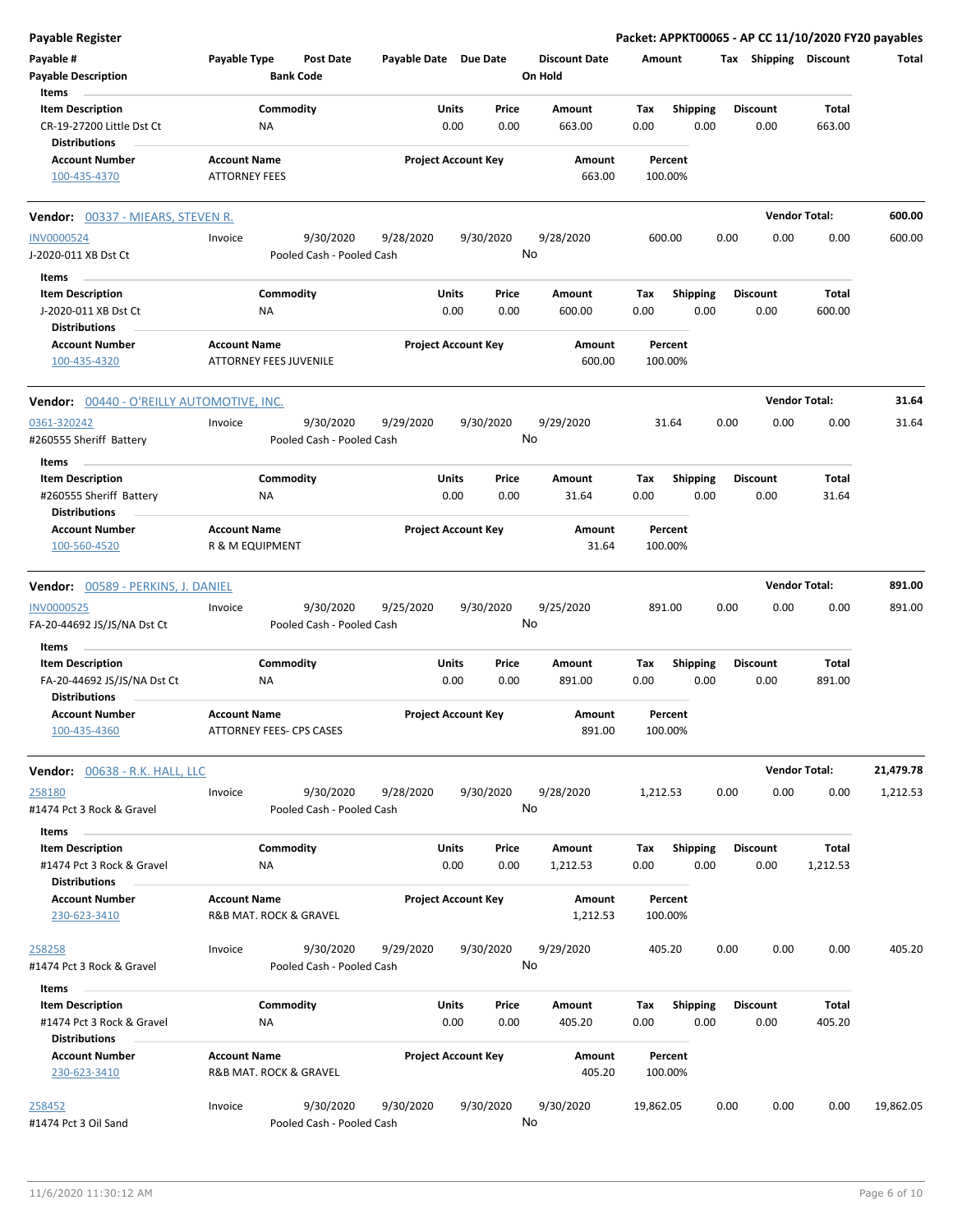| <b>Payable Register</b>                                          |                                             |                 |                                        |                       |               |                            |                      |             |                         |      |                         |                       | Packet: APPKT00065 - AP CC 11/10/2020 FY20 payables |
|------------------------------------------------------------------|---------------------------------------------|-----------------|----------------------------------------|-----------------------|---------------|----------------------------|----------------------|-------------|-------------------------|------|-------------------------|-----------------------|-----------------------------------------------------|
| Payable #                                                        | Payable Type                                |                 | <b>Post Date</b>                       | Payable Date Due Date |               |                            | <b>Discount Date</b> |             | Amount                  |      |                         | Tax Shipping Discount | Total                                               |
| <b>Payable Description</b>                                       |                                             |                 | <b>Bank Code</b>                       |                       |               |                            | On Hold              |             |                         |      |                         |                       |                                                     |
| Items                                                            |                                             |                 |                                        |                       |               |                            |                      |             |                         |      |                         |                       |                                                     |
| <b>Item Description</b>                                          |                                             | Commodity       |                                        |                       | Units         | Price                      | Amount               | Tax         | <b>Shipping</b>         |      | <b>Discount</b>         | <b>Total</b>          |                                                     |
| #1474 Pct 3 Oil Sand                                             |                                             | NA              |                                        |                       | 0.00          | 0.00                       | 19,862.05            | 0.00        | 0.00                    |      | 0.00                    | 19,862.05             |                                                     |
| <b>Distributions</b>                                             |                                             |                 |                                        |                       |               |                            |                      |             |                         |      |                         |                       |                                                     |
| <b>Account Number</b>                                            | <b>Account Name</b>                         |                 |                                        |                       |               | <b>Project Account Key</b> | Amount               |             | Percent                 |      |                         |                       |                                                     |
| 230-623-3440                                                     |                                             |                 | R&B MAT. ASPHALT/RD OIL                |                       |               |                            | 19,862.05            |             | 100.00%                 |      |                         |                       |                                                     |
| Vendor: 00817 - SMITH, THOMAS SCOTT                              |                                             |                 |                                        |                       |               |                            |                      |             |                         |      |                         | <b>Vendor Total:</b>  | 1,517.10                                            |
| <b>INV0000526</b>                                                | Invoice                                     |                 | 9/30/2020                              | 8/27/2020             |               | 9/30/2020                  | 8/27/2020            |             | 50.00                   | 0.00 | 0.00                    | 0.00                  | 50.00                                               |
| CR-20-27631 Shaw Dst Ct                                          |                                             |                 | Pooled Cash - Pooled Cash              |                       |               | No                         |                      |             |                         |      |                         |                       |                                                     |
| Items                                                            |                                             |                 |                                        |                       |               |                            |                      |             |                         |      |                         |                       |                                                     |
| <b>Item Description</b>                                          |                                             | Commodity       |                                        |                       | Units         | Price                      | Amount               | Tax         | <b>Shipping</b>         |      | <b>Discount</b>         | Total                 |                                                     |
| CR-20-27631 Shaw Dst Ct                                          |                                             | ΝA              |                                        |                       | 0.00          | 0.00                       | 50.00                | 0.00        | 0.00                    |      | 0.00                    | 50.00                 |                                                     |
| <b>Distributions</b>                                             |                                             |                 |                                        |                       |               |                            |                      |             |                         |      |                         |                       |                                                     |
| <b>Account Number</b><br>100-435-4370                            | <b>Account Name</b><br><b>ATTORNEY FEES</b> |                 |                                        |                       |               | <b>Project Account Key</b> | Amount<br>50.00      |             | Percent<br>100.00%      |      |                         |                       |                                                     |
|                                                                  |                                             |                 |                                        |                       |               |                            |                      |             |                         |      |                         |                       |                                                     |
| <b>INV0000540</b><br>CR-20-27634 Simpson Dst Ct                  | Invoice                                     |                 | 9/30/2020<br>Pooled Cash - Pooled Cash | 9/29/2020             |               | 9/30/2020<br>No            | 9/29/2020            |             | 614.90                  | 0.00 | 0.00                    | 0.00                  | 614.90                                              |
| Items                                                            |                                             |                 |                                        |                       |               |                            |                      |             |                         |      |                         |                       |                                                     |
| <b>Item Description</b>                                          |                                             | Commodity       |                                        |                       | Units         | Price                      | Amount               | Tax         | <b>Shipping</b>         |      | <b>Discount</b>         | Total                 |                                                     |
| CR-20-27634 Simpson Dst Ct                                       |                                             | ΝA              |                                        |                       | 0.00          | 0.00                       | 614.90               | 0.00        | 0.00                    |      | 0.00                    | 614.90                |                                                     |
| <b>Distributions</b>                                             |                                             |                 |                                        |                       |               |                            |                      |             |                         |      |                         |                       |                                                     |
| <b>Account Number</b>                                            | <b>Account Name</b>                         |                 |                                        |                       |               | <b>Project Account Key</b> | Amount               |             | Percent                 |      |                         |                       |                                                     |
| 100-435-4370                                                     | <b>ATTORNEY FEES</b>                        |                 |                                        |                       |               |                            | 614.90               |             | 100.00%                 |      |                         |                       |                                                     |
| INV0000541                                                       | Invoice                                     |                 | 9/30/2020                              | 9/30/2020             |               | 9/30/2020                  | 9/30/2020            |             | 318.20                  | 0.00 | 0.00                    | 0.00                  | 318.20                                              |
| CR-20-27281 Richardson Dst Ct                                    |                                             |                 | Pooled Cash - Pooled Cash              |                       |               | No                         |                      |             |                         |      |                         |                       |                                                     |
| Items                                                            |                                             |                 |                                        |                       |               |                            |                      |             |                         |      |                         |                       |                                                     |
| <b>Item Description</b><br>CR-20-27281 Richardson Dst Ct         |                                             | Commodity<br>ΝA |                                        |                       | Units<br>0.00 | Price<br>0.00              | Amount<br>318.20     | Tax<br>0.00 | <b>Shipping</b><br>0.00 |      | <b>Discount</b><br>0.00 | Total<br>318.20       |                                                     |
| <b>Distributions</b>                                             |                                             |                 |                                        |                       |               |                            |                      |             |                         |      |                         |                       |                                                     |
| <b>Account Number</b>                                            | <b>Account Name</b>                         |                 |                                        |                       |               | <b>Project Account Key</b> | Amount               |             | Percent                 |      |                         |                       |                                                     |
| 100-435-4370                                                     | <b>ATTORNEY FEES</b>                        |                 |                                        |                       |               |                            | 318.20               |             | 100.00%                 |      |                         |                       |                                                     |
| INV0000542                                                       | Invoice                                     |                 | 9/30/2020                              | 9/30/2020             |               | 9/30/2020                  | 9/30/2020            |             | 534.00                  | 0.00 | 0.00                    | 0.00                  | 534.00                                              |
| CR-19-27212 McIntyre Dst Ct                                      |                                             |                 | Pooled Cash - Pooled Cash              |                       |               | No.                        |                      |             |                         |      |                         |                       |                                                     |
| Items                                                            |                                             |                 |                                        |                       |               |                            |                      |             |                         |      |                         |                       |                                                     |
| <b>Item Description</b>                                          |                                             | Commodity       |                                        |                       | Units         | Price                      | Amount               | Tax         | <b>Shipping</b>         |      | <b>Discount</b>         | Total                 |                                                     |
| CR-19-27212 McIntyre Dst Ct                                      |                                             | ΝA              |                                        |                       | 0.00          | 0.00                       | 534.00               | 0.00        | 0.00                    |      | 0.00                    | 534.00                |                                                     |
| <b>Distributions</b>                                             |                                             |                 |                                        |                       |               |                            |                      |             |                         |      |                         |                       |                                                     |
| <b>Account Number</b>                                            | <b>Account Name</b>                         |                 |                                        |                       |               | <b>Project Account Key</b> | Amount               |             | Percent                 |      |                         |                       |                                                     |
| 100-435-4370                                                     | <b>ATTORNEY FEES</b>                        |                 |                                        |                       |               |                            | 534.00               |             | 100.00%                 |      |                         |                       |                                                     |
| <b>Vendor: 00197 - TEXAS WORKFORCE COMMISSION</b>                |                                             |                 |                                        |                       |               |                            |                      |             |                         |      |                         | <b>Vendor Total:</b>  | 4,205.67                                            |
| <b>INV0000527</b>                                                | Invoice                                     |                 | 9/30/2020                              | 9/30/2020             |               | 9/30/2020                  | 9/30/2020            | 4,205.67    |                         | 0.00 | 0.00                    | 0.00                  | 4,205.67                                            |
|                                                                  |                                             |                 | Pooled Cash - Pooled Cash              |                       |               | No                         |                      |             |                         |      |                         |                       |                                                     |
| Unemployment 3rd qtr 2020                                        |                                             |                 |                                        |                       |               |                            |                      |             |                         |      |                         |                       |                                                     |
| Items                                                            |                                             |                 |                                        |                       |               |                            |                      |             |                         |      |                         |                       |                                                     |
| <b>Item Description</b>                                          |                                             | Commodity       |                                        |                       | Units         | Price                      | Amount               | Tax         | <b>Shipping</b>         |      | <b>Discount</b>         | Total                 |                                                     |
| Unemployment 3rd qtr 2020 - Geesaman<br><b>Distributions</b>     |                                             | ΝA              |                                        |                       | 0.00          | 0.00                       | 29.40                | 0.00        | 0.00                    |      | 0.00                    | 29.40                 |                                                     |
| <b>Account Number</b>                                            | <b>Account Name</b>                         |                 |                                        |                       |               | <b>Project Account Key</b> | Amount               |             | Percent                 |      |                         |                       |                                                     |
| 240-624-2060                                                     | UNEMPLOYMENT EXPENSE                        |                 |                                        |                       |               |                            | 29.40                |             | 100.00%                 |      |                         |                       |                                                     |
| Items                                                            |                                             |                 |                                        |                       |               |                            |                      |             |                         |      |                         |                       |                                                     |
| <b>Item Description</b>                                          |                                             | Commodity       |                                        |                       | Units         | Price                      | Amount               | Tax         | <b>Shipping</b>         |      | <b>Discount</b>         | Total                 |                                                     |
| Unemployment 3rd qtr 2020 - Parham/Hu NA<br><b>Distributions</b> |                                             |                 |                                        |                       | 0.00          | 0.00                       | 1,953.00             | 0.00        | 0.00                    |      | 0.00                    | 1,953.00              |                                                     |
| <b>Account Number</b>                                            | <b>Account Name</b>                         |                 |                                        |                       |               | <b>Project Account Key</b> | Amount               |             | Percent                 |      |                         |                       |                                                     |
| 100-409-2060                                                     | UNEMPLOYMENT EXPENSE                        |                 |                                        |                       |               |                            | 1,953.00             |             | 100.00%                 |      |                         |                       |                                                     |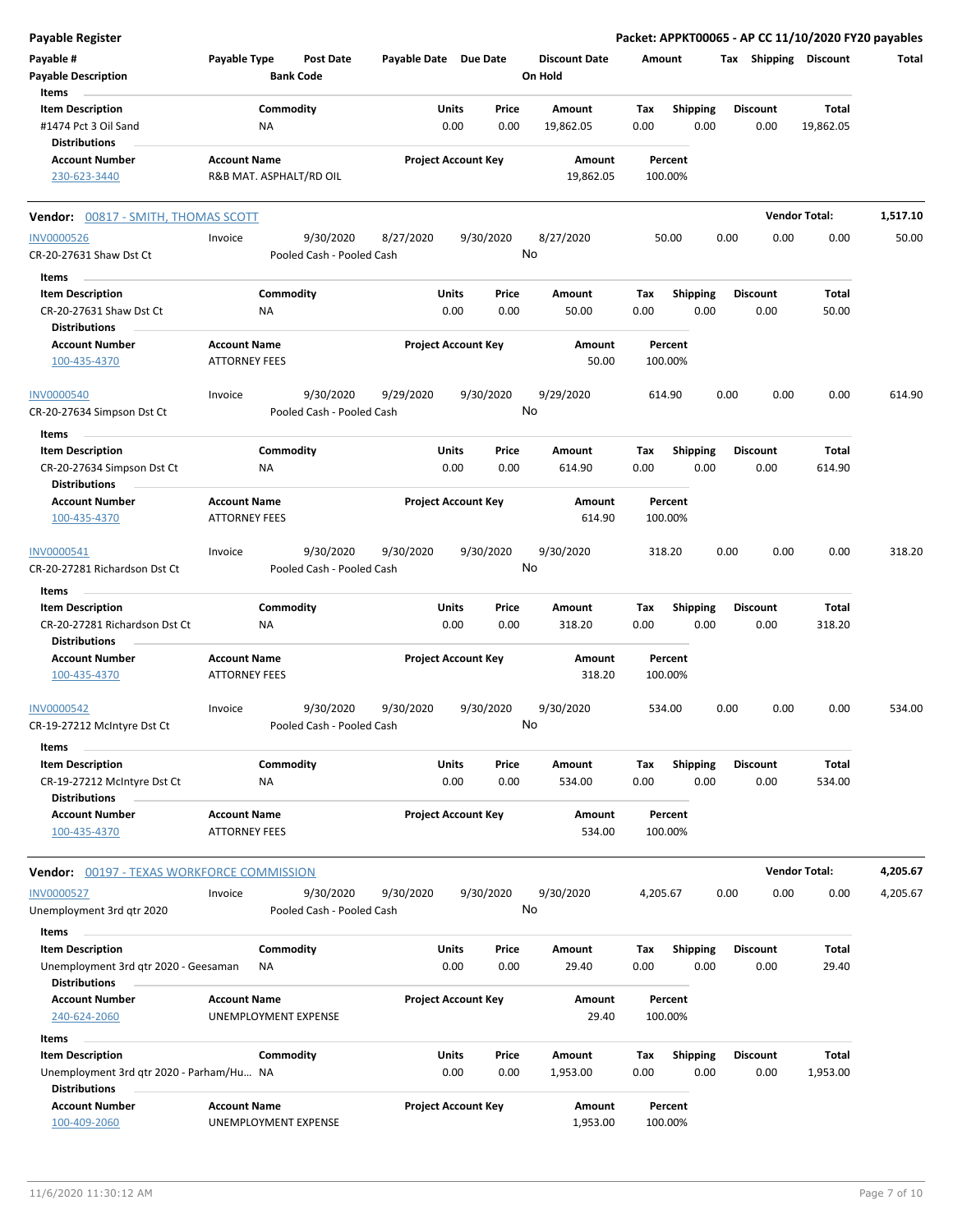## **Payable Register Packet: APPKT00065 - AP CC 11/10/2020 FY20 payables**

| Payable #                                  | <b>Pavable Type</b>  | <b>Post Date</b> | <b>Pavable Date</b> | Due Date                   | <b>Discount Date</b> |      | Amount          | Tax | <b>Shipping</b> | Discount | Total |
|--------------------------------------------|----------------------|------------------|---------------------|----------------------------|----------------------|------|-----------------|-----|-----------------|----------|-------|
| <b>Payable Description</b>                 |                      | <b>Bank Code</b> |                     | On Hold                    |                      |      |                 |     |                 |          |       |
| <b>Items</b>                               |                      |                  |                     |                            |                      |      |                 |     |                 |          |       |
| <b>Item Description</b>                    |                      | Commoditv        | Units               | Price                      | Amount               | Tax  | <b>Shipping</b> |     | <b>Discount</b> | Total    |       |
| Unemployment 3rd gtr 2020 - Collins/Whi NA |                      |                  | 0.00                | 0.00                       | 2,223.27             | 0.00 | 0.00            |     | 0.00            | 2,223.27 |       |
| <b>Distributions</b>                       |                      |                  |                     |                            |                      |      |                 |     |                 |          |       |
| <b>Account Number</b>                      | <b>Account Name</b>  |                  |                     | <b>Project Account Key</b> | Amount               |      | Percent         |     |                 |          |       |
| 100-560-2060                               | UNEMPLOYMENT EXPENSE |                  |                     |                            | 2.223.27             |      | 100.00%         |     |                 |          |       |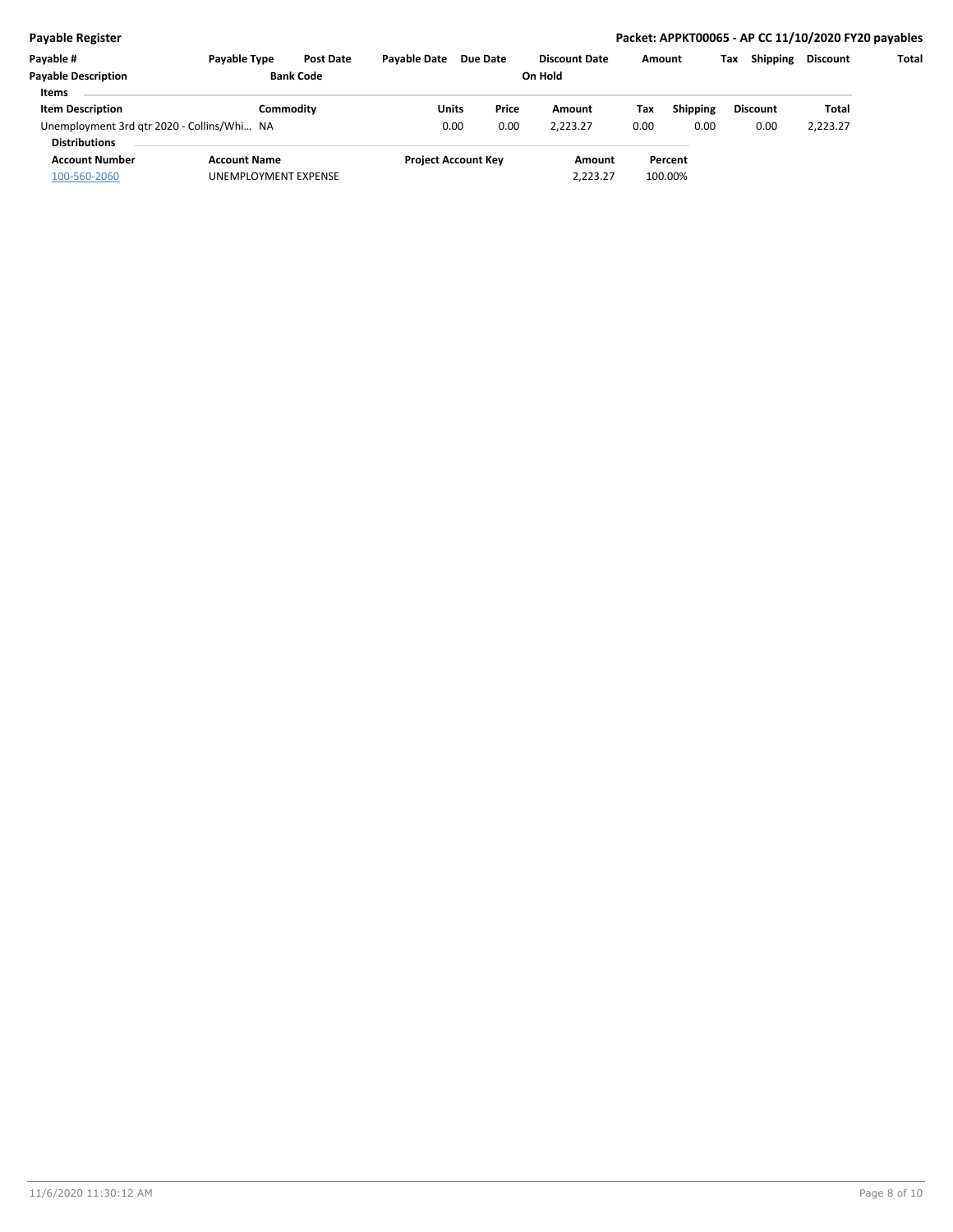## Payable Summary

| Type    | Count               | Gross     | Tax  | <b>Shipping</b> | <b>Discount</b> | <b>Total</b> | <b>Manual Payment</b> | <b>Balance</b> |
|---------|---------------------|-----------|------|-----------------|-----------------|--------------|-----------------------|----------------|
| Invoice | 40                  | 49.252.03 | 0.00 | 0.00            | 0.00            | 49.252.03    | 0.00                  | 49.252.03      |
|         | <b>Grand Total:</b> | 49.252.03 | 0.00 | 0.00            | 0.00            | 49.252.03    | 0.00                  | 49,252.03      |